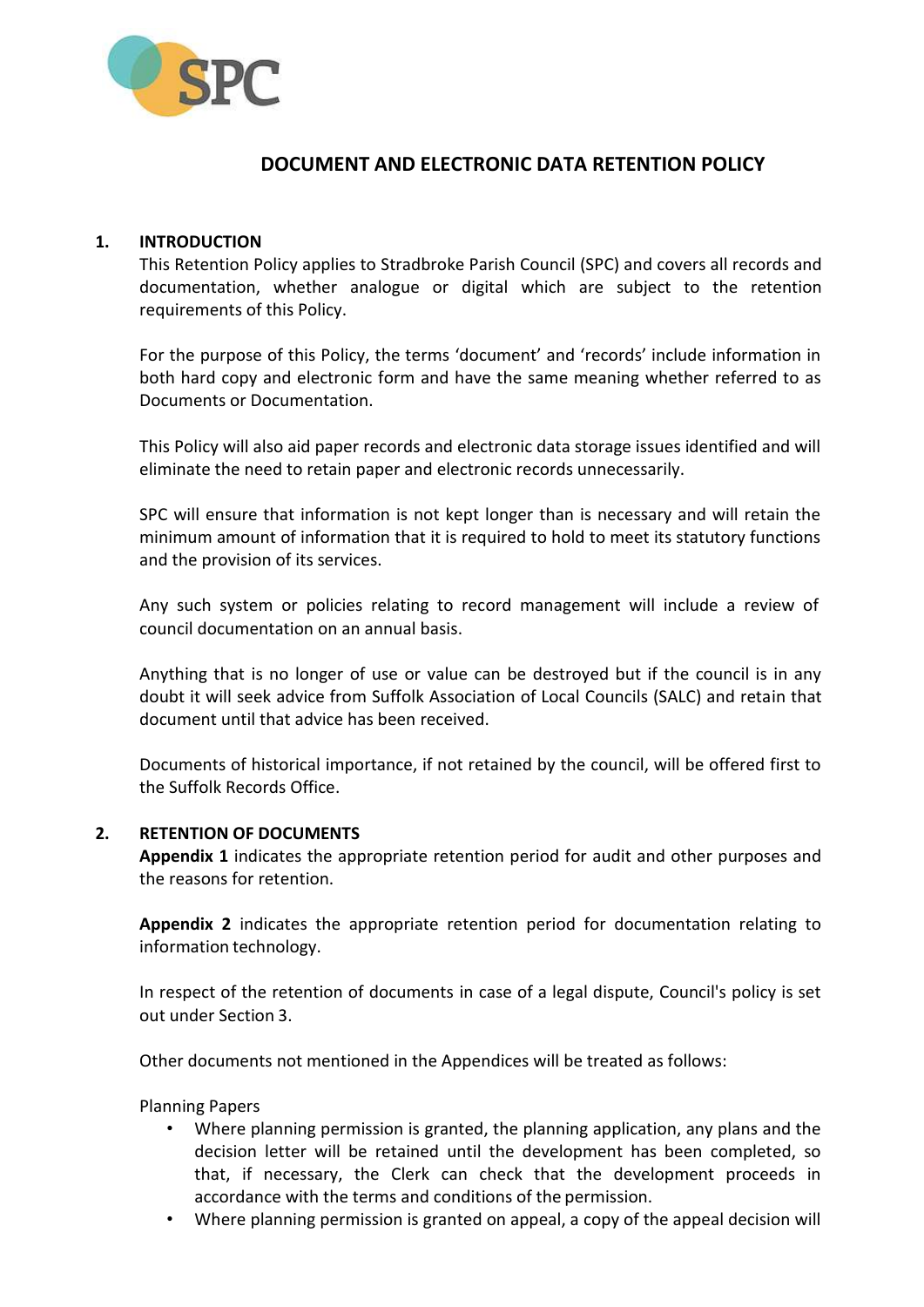also be retained likewise

- Where planning permission is refused, the papers will be retained until the period within which an appeal can be made has expired. If an appeal is made, and dismissed, the decision letter will be retained against further applications relating to that site.
- Copies of Structure Plans, Local Plans and similar documents will be retained as long as they are in force.

Insurance Policies

- Insurance policies and significant correspondence will be kept for as long as it is possible to make a claim under the policy.
- Article 4 of the Employers Liability (Compulsory Insurance) Regulations 1998 (SI 2753) requires that local councils, as employers, retain certificates of insurance against liability for injury or disease to their employees arising out of their employment for a period of 40 years from the date on which the insurance is commenced or renewed.

Circulars and legal topic notes from SALC, NALC and other bodies such as principal authorities will be retained for as long as the information contained therein is useful and relevant.

Correspondence

- If related to audit matters, correspondence will be kept for the appropriate period specified to the Annex thereto.
- In planning matters correspondence will be retained for the same period as suggested for other planning papers.
- All other correspondence will be kept for as long as the matter contained therein is still of interest or use to the council and/or the parish.

Personnel matters

• Article 5 of GDPR provides "personal data must be kept in a form which permits identification of data subjects for no longer than is necessary for the purposes for which the personal data are processed". This Policy will ensure that necessary records, documents and electronic data of SPC are adequately protected, archived and disposed of at the correct retention period, and to provide all staff with clear instructions regarding the appropriate retention and disposal of such Documentation.

## **3. RETENTION OF DOCUMENTS FOR LEGAL PURPOSES**

Most legal proceedings are governed by 'the Limitation Acts' which state that legal claims may not be commenced after a specified period. The specified period varies, depending on the type of claim in question.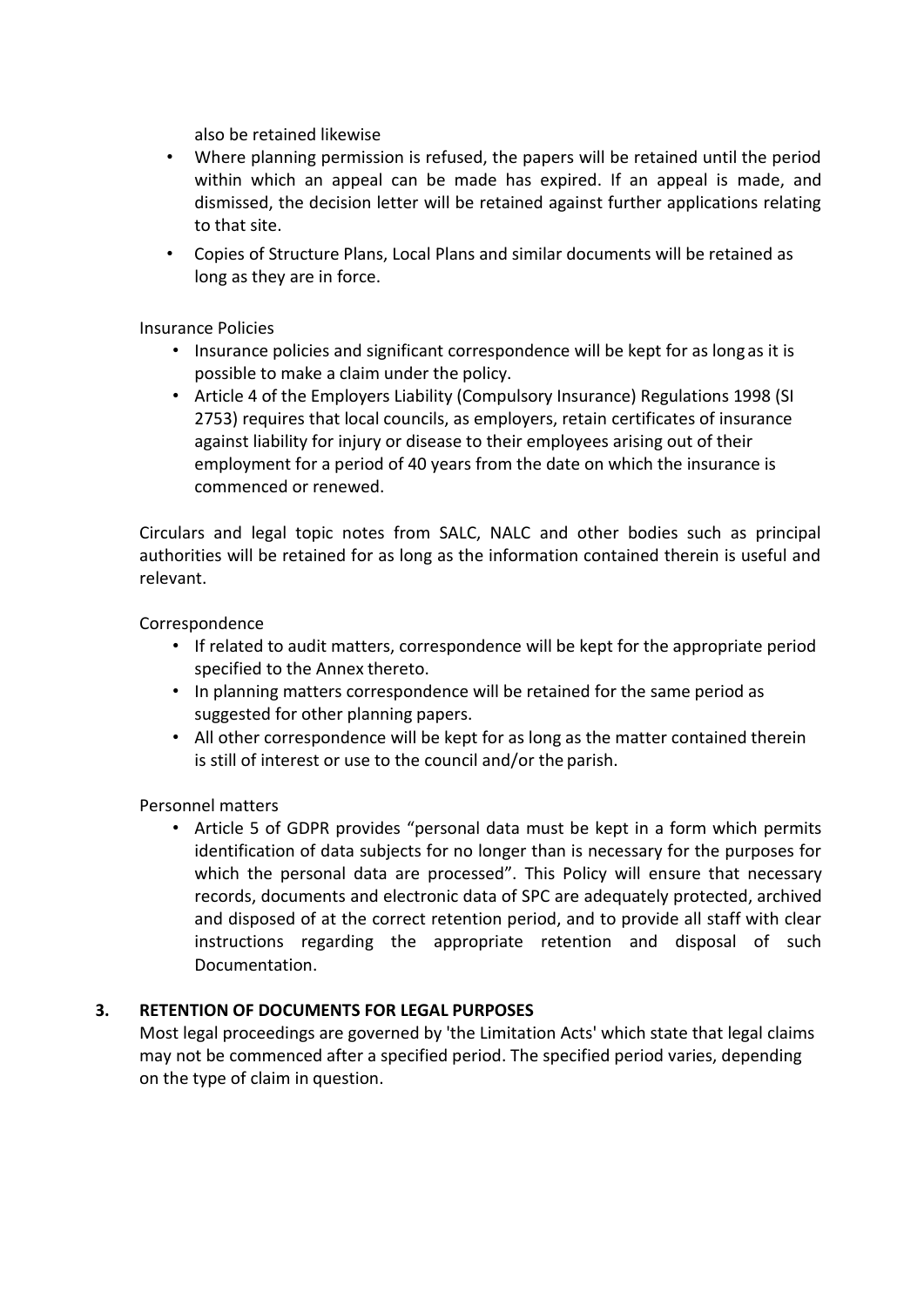The table below sets out the limitation periods for the different categories of claim.

| <b>Claims under category</b> | <b>Limitation period</b> |
|------------------------------|--------------------------|
| Negligence (and other Torts) | 6 years                  |
| Defamation                   | 1 year                   |
| Contract                     | 6 years                  |
| Leases                       | 12 years                 |
| Sums recoverable by statute  | 6 years                  |
| Personal injury              | 3 years                  |
| To recover land              | 12 years                 |
| Rent                         | 6 years                  |
| <b>Breach of Trust</b>       | None                     |

If a type of legal proceeding falls into two or more categories, the documentation will be kept for the longer of the limitation period.

As there is no limitation period in respect of trust, the council will retain all trust deeds and schemes and other similar documentation.

## **4. RETENTION OF ENCRYPTED DATA**

For any information retained under this Policy that is in an encrypted format, consideration must be taken for the secure storage of any encryption keys. Encryption keys must be retained for as long as the data that the keys decrypt is retained.

## **5. DISPOSAL OF DOCUMENTS OR DOCUMENTATION**

Disposal can be achieved by a range of processes:

- Any record containing confidential information must either be disposed of in a confidential waste bin or shredded using a cross-cut shredder.
- Disposal of documents that do not contain confidential information may be disposed of in the normal way or recycled.
- Deletion where computer files are concerned
- Transfer of document to external body this method of disposal will be relevant where documents or records are of historic interest and/or have intrinsic value. Such a third party could be the County Archivist or a local Museum.

## **6. DISPOSAL OF ELECTRICAL HARDWARE**

IT equipment and devices that have the ability and capability to store personal data include:

- PC's
- Laptops
- Mobile Phones
- Multi-Functional Devices printers / scanners
- Servers
- USB Memory Sticks and external hard drives.

IT equipment disposal must be managed by the Chair of the Finance Committee in conjunction with the Proper Officer.

All computer equipment, recycling or refurbishing must be disposed of in accordance with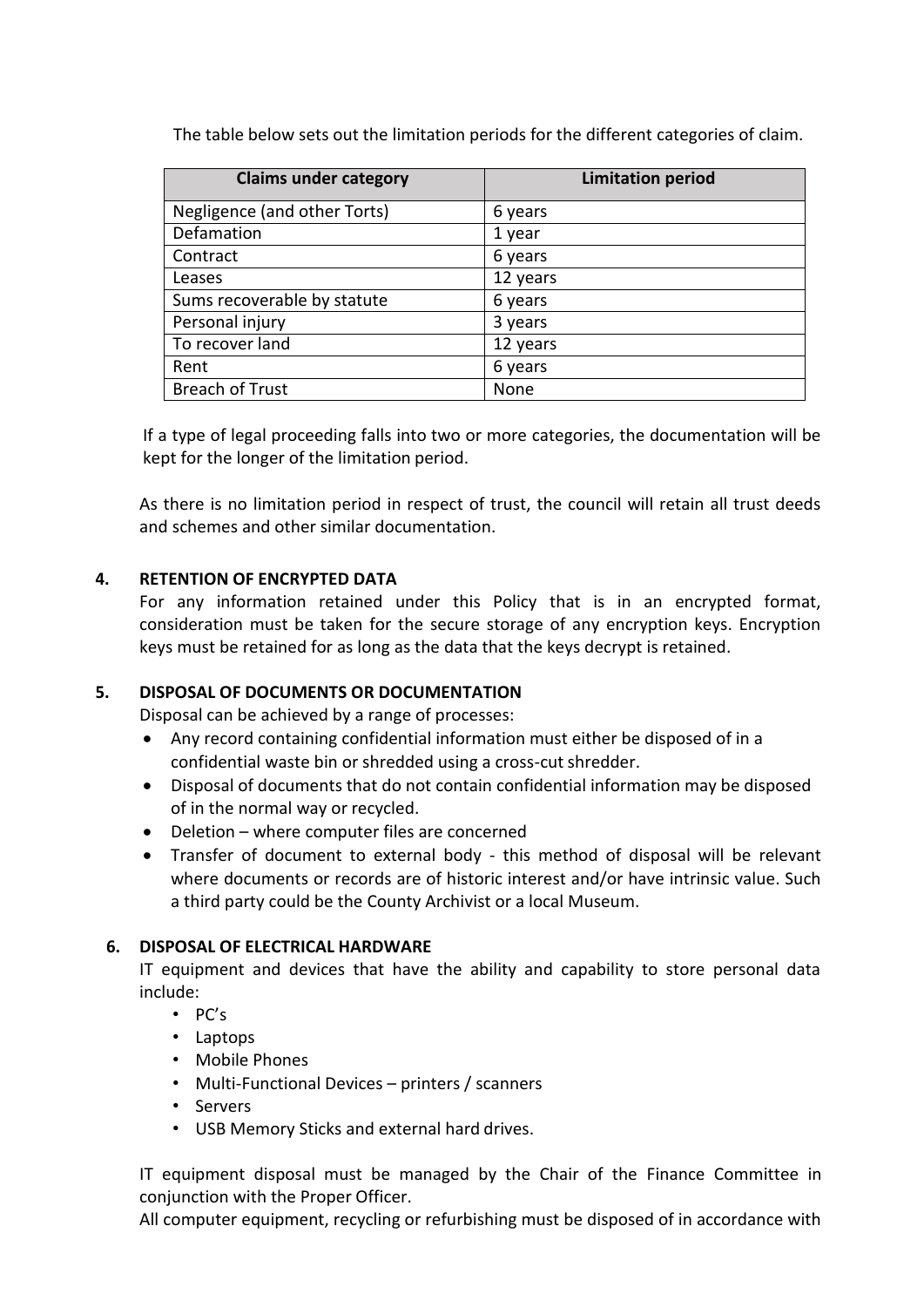the Waste Electric and Electronic Equipment Regulations 2013.

#### **7. DOCUMENTING DISPOSAL**

SPC will keep a record detailing the document disposed of, the date, and the officer who authorised disposal. In particular, the record should be able to demonstrate that the disposal was in accordance with this policy or set out the reasons for departing from it.

The table at Appendix 1 – Retention of Records Schedule sets out the limitation periods for the different categories of claim.

The table at Appendix 2 – Retention of Digital Records – provides the required retention periods for all digital Documents.

Approved: March 2021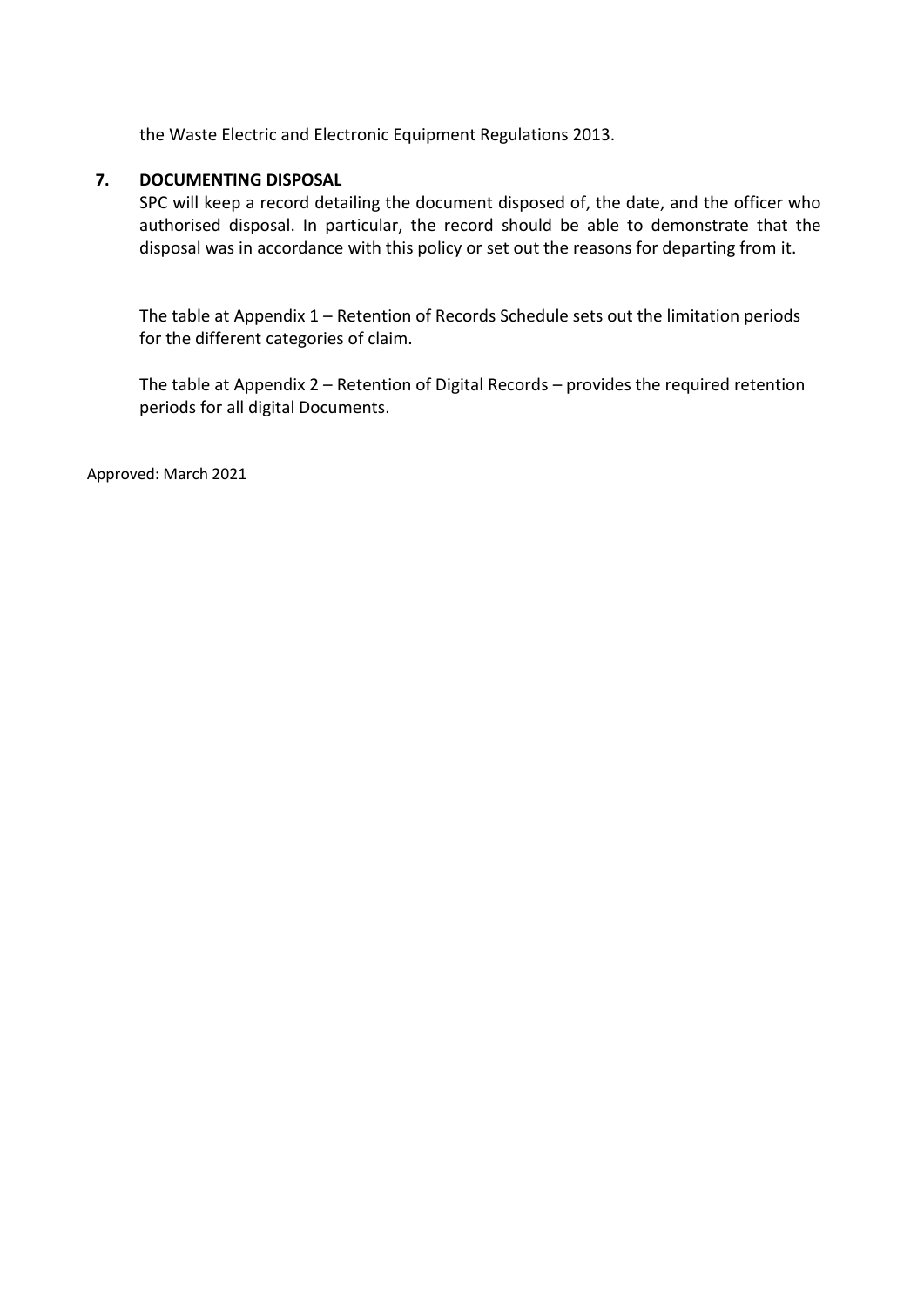# APPENDIX 1 - RETENTION OF DOCUMENTS REQUIRED FOR THE AUDIT OF PARISH COUNCILS

| <b>DOCUMENT</b>                                                              | <b>MINIMUM</b><br><b>RETENTION PERIOD</b>                               | <b>REASON</b>                                                                                    |
|------------------------------------------------------------------------------|-------------------------------------------------------------------------|--------------------------------------------------------------------------------------------------|
| <b>Minutes Books</b>                                                         | Indefinite                                                              | Archive                                                                                          |
| Receipt and payment Account(s)                                               | Indefinite                                                              | Archive                                                                                          |
| Receipt books                                                                | 6 years                                                                 | <b>VAT</b>                                                                                       |
| <b>Bank Statements</b>                                                       | Last completed audit year                                               | Audit                                                                                            |
| Bank paying-in books                                                         | Last completed audit year                                               | Audit                                                                                            |
| Cheque book stubs                                                            | Last completed audit year                                               | Audit                                                                                            |
| <b>Supplier Contracts</b>                                                    | 6 years                                                                 | Limitation Act 1980 (as amended)                                                                 |
| Quotations/tenders                                                           | 12 years / indefinite                                                   | Limitation Act 1980 (as amended)                                                                 |
| Paid invoices                                                                | 6 years                                                                 | <b>VAT</b>                                                                                       |
| Paid cheques                                                                 | 6 years                                                                 | Limitation Act 1980 (as amended)                                                                 |
| VAT records                                                                  | 6 years                                                                 | <b>VAT</b>                                                                                       |
| Timesheets                                                                   | Last completed audit year                                               | Audit                                                                                            |
| Insurance policies                                                           | While valid                                                             | Management                                                                                       |
| Certificates for insurance<br>against liability for employees                | 40 years from date on<br>which insurance<br>commenced or was<br>renewed | The Employers' Liability<br>(Compulsory Insurance),<br>Regulations 1998 (SI 2753),<br>Management |
| Title deeds, leases,<br>Agreements, contracts                                | Indefinite                                                              | Audit, Management                                                                                |
| Staff attendance records                                                     | Indefinitely                                                            | Health & Safety Act 1974                                                                         |
| <b>Members Allowances</b><br>Registers                                       | 6 years                                                                 | Tax, Limitation Act 1980 (as<br>amended)                                                         |
| <b>Recreation Grounds</b>                                                    |                                                                         |                                                                                                  |
| 1. application to hire<br>2. lettings diaries<br>3. copies of bills to hires | 6 years                                                                 | <b>VAT</b>                                                                                       |